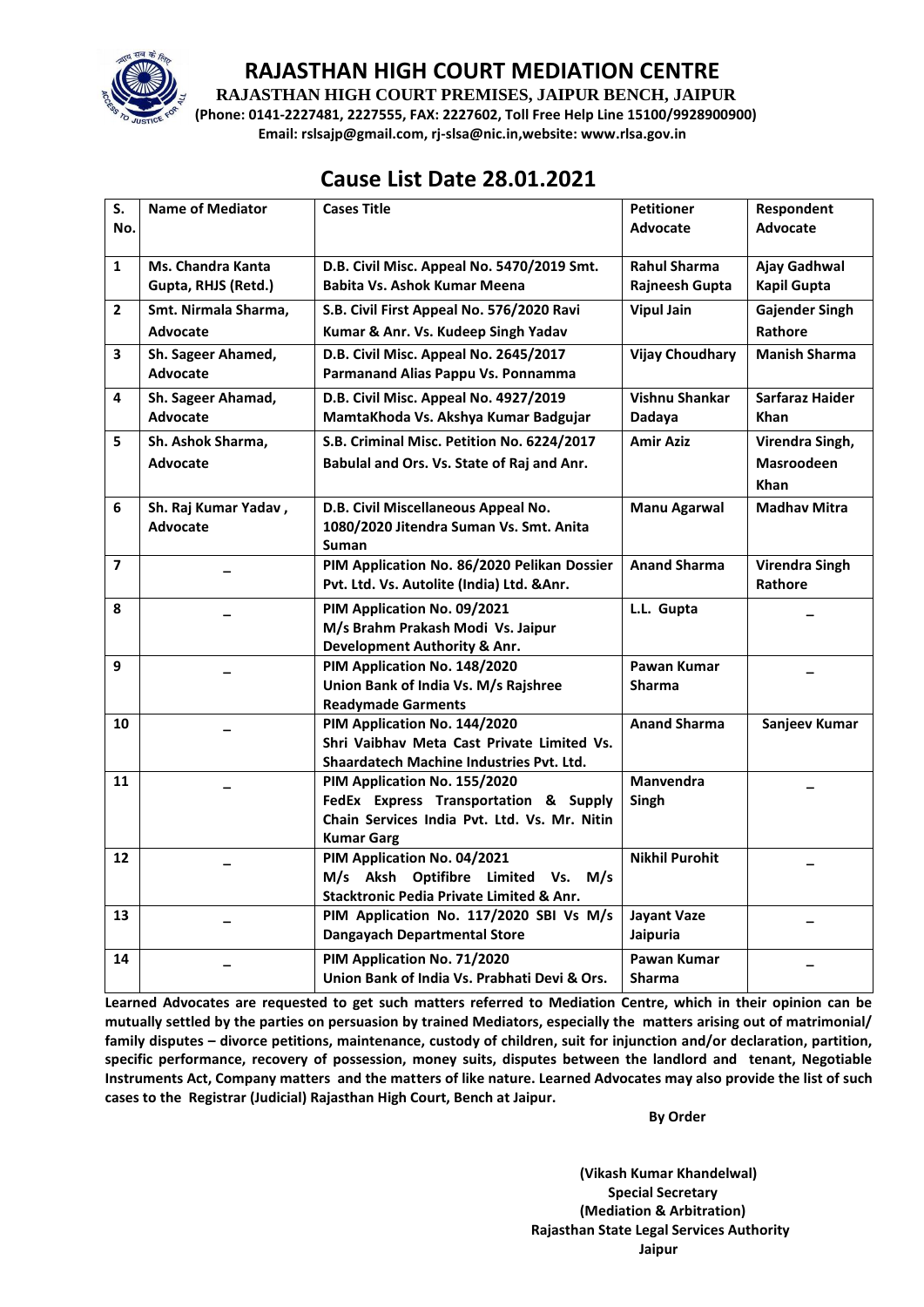

### **RAJASTHAN HIGH COURT MEDIATION CENTRE**

**RAJASTHAN HIGH COURT PREMISES, JAIPUR BENCH, JAIPUR**

**(Phone: 0141-2227481, 2227555, FAX: 2227602, Toll Free Help Line 15100/9928900900) Email: rslsajp@gmail.com, rj-slsa@nic.in,website: www.rlsa.gov.in**

# **Cause List Date 29.01.2021**

| S.                | <b>Name of Mediator</b>                         | <b>Cases Title</b>                                                                                                                                     | <b>Petitioner</b>                            | Respondent                                  |
|-------------------|-------------------------------------------------|--------------------------------------------------------------------------------------------------------------------------------------------------------|----------------------------------------------|---------------------------------------------|
| No.               |                                                 |                                                                                                                                                        | Advocate                                     | <b>Advocate</b>                             |
| $\mathbf{1}$      | <b>Ms. Chandra Kanta</b><br>Gupta, RHJS (Retd.) | S.B. Civil Misc. Appeal No. 5213/2019 &<br>5214/2019 Priyanka Devi Vs. Vikas Sharma                                                                    | <b>Kapil Gupta</b>                           | Dr. Mithlesh<br><b>Kumar</b>                |
| $\mathbf{2}$      | Sh. Ram Avatar Sharma<br>RHJS (Retd.)           | D.B. Civil Misc. Appeal No. 2274/2017<br>connected with D.B. Civil Misc. Appeal No.<br>2282/2017 Mangi Lal Meghwal Vs. Smt.<br>Santosh Kumari and Anr. | <b>Namish Nigotia</b>                        | Sajid Ali                                   |
| 3                 | Sh. G.K. Garg,<br><b>Sr. Advocate</b>           | D.B. Civil Misc. Appeal No. 1445/2019<br>Hariom Singh Vs. Smt. Nishi                                                                                   | Samarth<br><b>Sharma</b>                     | <b>Naseemuddin</b><br>Qazi                  |
| 4                 | Smt. Kamla Jain,<br><b>Advocate</b>             | D.B. Civil Misc. Appeal No. 1938/2020<br>Jagdish Prasad Sharma Vs. Smt. Seema                                                                          | <b>Mohit</b><br>Khandelwal                   | <b>Anshul Sharma</b>                        |
| 5                 | <b>Sh. Harish Kumar</b><br>Tripathi, Advocate   | S.B. Cr. Misc. Bail Application No. 2261/2020<br>Arun Kumar Vs State of Rajasthan                                                                      | <b>Mahendra</b><br>Shandilya                 | <b>Anil Kumar</b><br>Upman                  |
| 6                 | Ms. Alka Bhatnagar,<br>Advocate                 | D.B. Civil Misc. Appeal No. 5351/2019 Chavi<br><b>Gupta Vs. Nishant Gupta</b>                                                                          | <b>Rinesh Kumar</b><br>Gupta                 | M.M. Ranjan                                 |
| $\overline{7}$    | Sh. Ravi Bhojak,<br>Advocate                    | S.B. Civil Transfer Application No. 198/2019<br>Varsha Mahawar Vs. Preetam Verma                                                                       | Abhilasha<br>Sharma,<br><b>Roshan Sharma</b> | Sudhir Jain,<br><b>Bheem Singh</b><br>Meena |
| 8                 | Sh. Ashwani Chobisa,<br>Advocate                | S.B. Civil Writ Petition No. 21851/2018<br>Aashish Joshi Vs Ritu Joshi                                                                                 | Aakash Gupta                                 | <b>Manish Sharma</b><br>Lakshya Pareek      |
| 9                 | Sh. Pankaj Gupta,<br><b>Advocate</b>            | S.B. Criminal Misc. Petition No. 5003/2020<br>Devpriya Gautam Vs. State of Rajasthan                                                                   | Ashindra<br>Gautam                           | Rajendra Prasad<br>Gautam                   |
| 10                |                                                 | PIM Application No. 07/2021<br>Karnataka Bank Ltd. Vs. M/s Raj Laxmi Print<br><b>Packs</b>                                                             | <b>Hemant Kumar</b>                          |                                             |
| 11                |                                                 | PIM Application No. 05/2021<br>Vasibala Ventures Pvt. Ltd. Vs. Cyale<br><b>Technology Pvt. Ltd.</b>                                                    | <b>Nitesh</b><br><b>Shrivastava</b>          |                                             |
| $12 \overline{ }$ |                                                 | PIM Application No. 06/2021<br>Strider Ventures Vs. Cyale Technology Pvt.<br>Ltd.                                                                      | <b>Nitesh</b><br><b>Shrivastava</b>          |                                             |
| 13                |                                                 | PIM Application No. 76/2020 State Bank of<br>India Vs. M/s Brahmani Sarees                                                                             | <b>Jayant Vaze</b><br>Jaipuria               |                                             |
| 14                |                                                 | PIM Application No. 73/2020<br>State Bank of India Vs. M/s Anjali Traders                                                                              | <b>Jayant Vaze</b><br>Jaipuria               |                                             |
| 15                |                                                 | PIM Application No. 74/2020<br>State Bank of India Vs. M/s Mukesh<br><b>Industries</b>                                                                 | <b>Jayant Vaze</b><br>Jaipuria               |                                             |